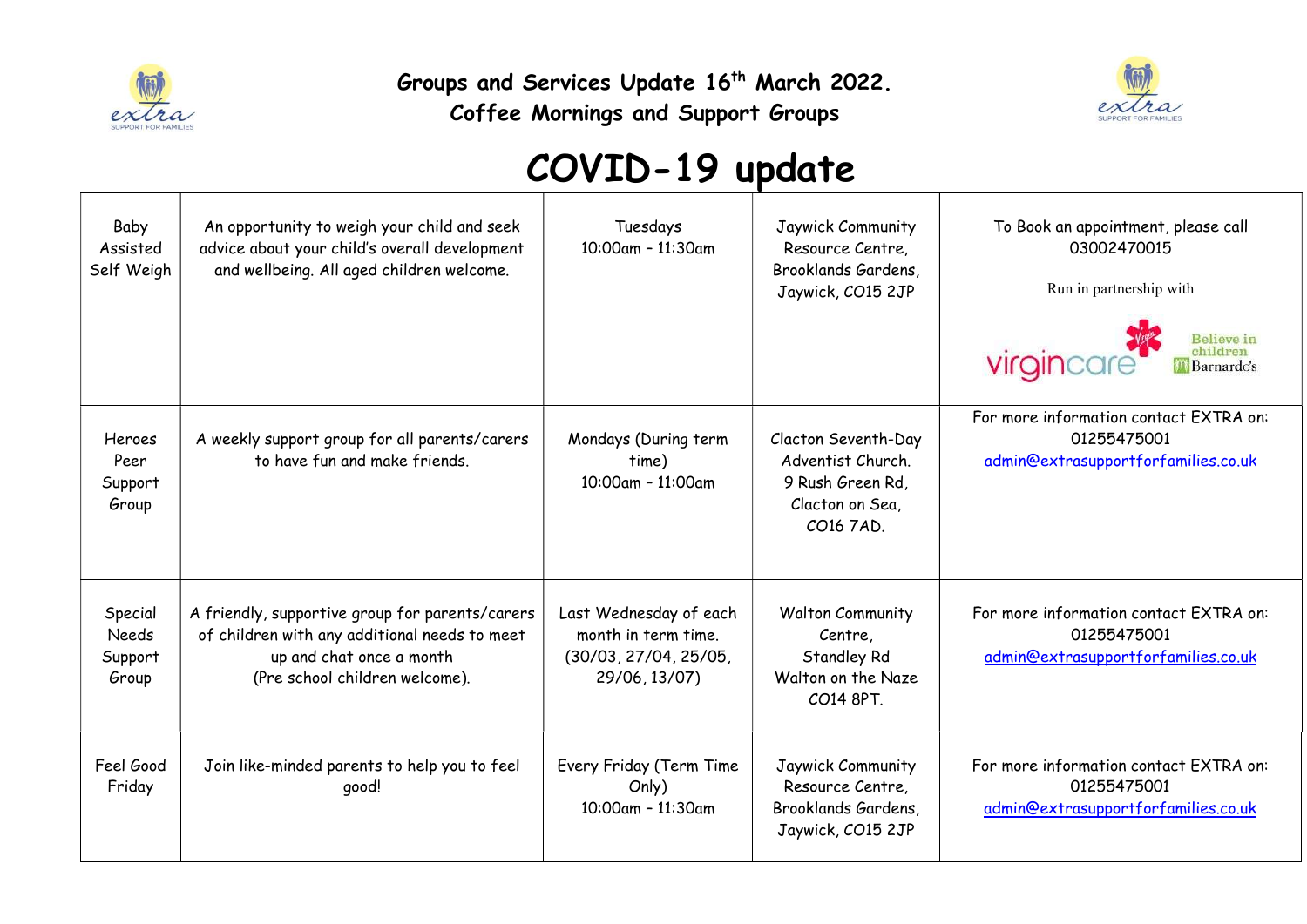| Friday<br>Friends                                    | Peer Support Group for any parent with a focus<br>on reducing isolation and improving resilience.<br>Friendly chat and a chance to make new friends                                                                              | Friday 10am - 11am                                                                               | Term Time Only -<br>Home Start Harwich                                                               | Contact Home Start Harwich on<br>01255 556230 for more information.<br>Run in partnership with Extra - Support for<br><b>Families</b> |
|------------------------------------------------------|----------------------------------------------------------------------------------------------------------------------------------------------------------------------------------------------------------------------------------|--------------------------------------------------------------------------------------------------|------------------------------------------------------------------------------------------------------|---------------------------------------------------------------------------------------------------------------------------------------|
| Home-<br>Visiting                                    | Home-Start continues to offer 1-1 support for<br>families, this is currently in the form of weekly<br>telephone calls due to COVID19, however, we<br>are meeting with individual families in outdoor<br>spaces where appropriate | n/a                                                                                              | n/a                                                                                                  | Call Home-Start Harwich on<br>01255 556230<br>for a referral form                                                                     |
| Singing<br>sessions<br>Virtual                       | Come and have fun talking and singing with your<br>child while building their confidence and<br>developing language skills.<br>(please note that your sound will be turned off<br>so we won't hear your singing!)                | Tuesdays<br>Toddlers 9.30am - 10am<br>Babies 10.30am - 11am<br>Please call to book your<br>space | Virtual                                                                                              | Essex Child and Family Wellbeing Service<br>0300 247 0015                                                                             |
| First Time<br>parents<br>virtual<br>session          | Our three week course for first time parents<br>with a baby from 6 weeks old covering a range<br>of topics and offering you the opportunities to<br>share experiences and meet other new parents                                 | Mondays 12.30pm -<br>1.30pm or Fridays<br>11.15am - 12.15pm<br>Please call to book your<br>space | Virtual                                                                                              | Essex Child and Family Wellbeing Service<br>0300 247 0015                                                                             |
| <b>Butterflies</b><br>Virtual and<br>Face to<br>Face | A peer support group for parents and carers<br>affected by any mental health issues and or<br>substance and alcohol misuse.<br>Delivered in partnership with futures in mind                                                     | First Wednesday of<br>the month<br>$1pm - 2pm$<br>Please call to book your<br>space              | Virtual                                                                                              | Essex Child and Family Wellbeing Service<br>0300 247 0015                                                                             |
| Baby<br><b>Beginnings</b>                            | A 10week face to face programme to support<br>you and your babies development in a fun way.                                                                                                                                      | Wednesdays 10am-<br>11.30am<br>Please call to book your<br>space                                 | <b>Sydney House Family</b><br><b>Hub</b><br>61a Langham Drive<br>Clacton-on-sea<br>Essex<br>CO16 7AG | Essex Child and Family Wellbeing Service<br>0300 247 0015                                                                             |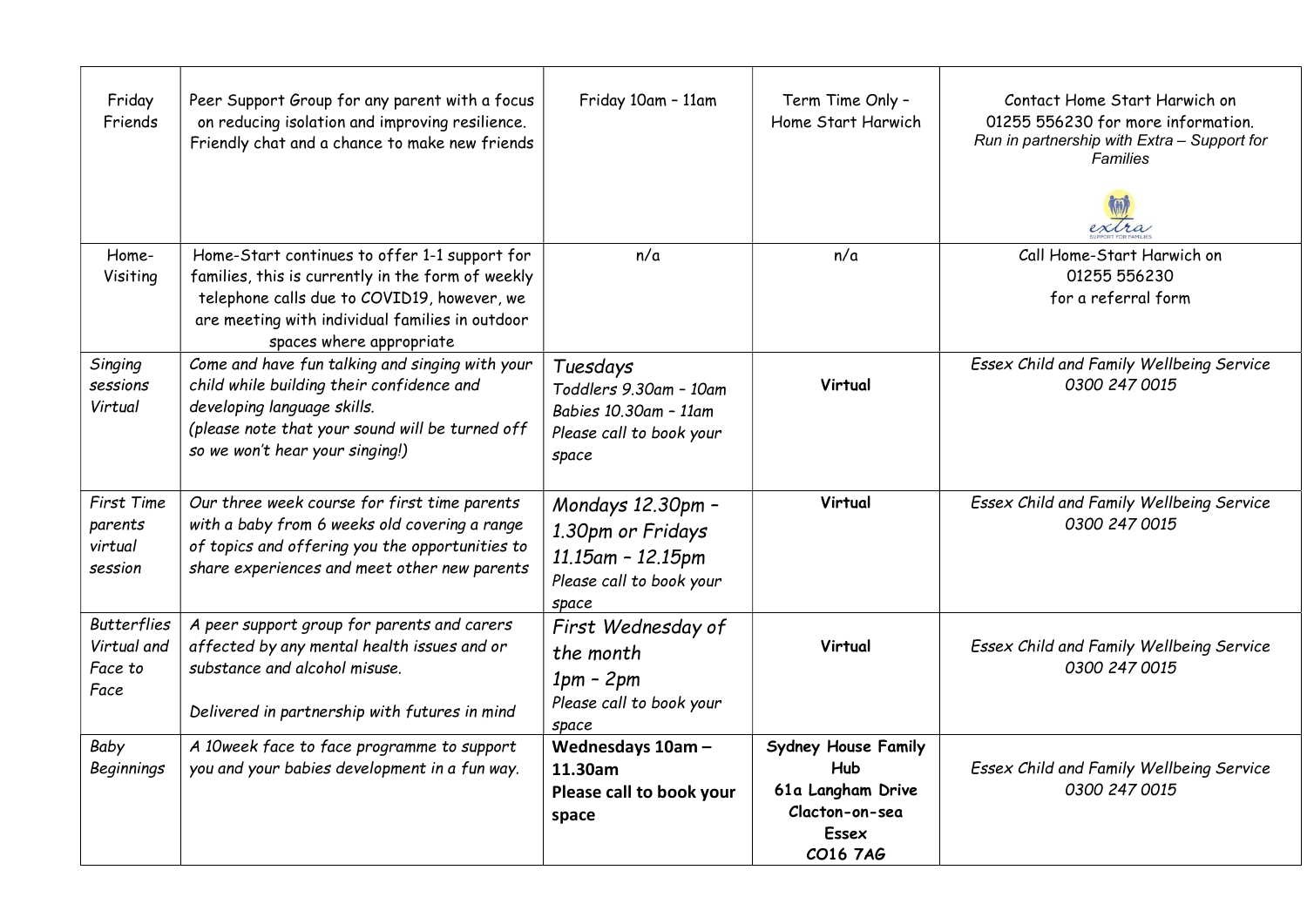| Bookable<br><b>Baby Self</b><br>Weigh<br>session                                    | An opportunity to weigh your baby/toddler and<br>speak to one of our Healthy Family Support<br>Practitioners/Assistants about your child's<br>growth and development                                                                                                                                                                                                                                                                                                                                                                           | Days and Times<br>available may vary<br>please call to book your<br>space                                                                                                                                                                                                          | <b>Sydney House Family</b><br>Hub<br>61a Langham Drive<br>Clacton-on-sea<br><b>Essex</b><br>CO16 7AG | Essex Child and Family Wellbeing Service<br>0300 247 0015      |
|-------------------------------------------------------------------------------------|------------------------------------------------------------------------------------------------------------------------------------------------------------------------------------------------------------------------------------------------------------------------------------------------------------------------------------------------------------------------------------------------------------------------------------------------------------------------------------------------------------------------------------------------|------------------------------------------------------------------------------------------------------------------------------------------------------------------------------------------------------------------------------------------------------------------------------------|------------------------------------------------------------------------------------------------------|----------------------------------------------------------------|
| Talk<br>together<br>Virtual<br>sessions                                             | Talk together - Our Workshop for parents and<br>children focusing on speech and language<br>support for children aged 18mths - 3yrs                                                                                                                                                                                                                                                                                                                                                                                                            | Mondays 11am -<br>12noon<br>Or<br>Thursdays 1pm - 2pm<br>please call to book your<br>space                                                                                                                                                                                         | Virtual                                                                                              | Essex Child and Family Wellbeing Service<br>0300 247 0015      |
| <b>Bursting</b><br>bubbles<br><b>SEND</b><br>support<br>group<br>Virtual<br>session | An informal support for families who have a<br>child with social, emotional or communication<br>delay.                                                                                                                                                                                                                                                                                                                                                                                                                                         | Last Monday of the<br>$month 1.30pm -$<br>2.30pm<br>Please call to be added to<br>the session                                                                                                                                                                                      | Virtual                                                                                              | Essex Child and Family Wellbeing Service<br>0300 247 0015      |
| Preparing<br>for Baby<br>Virtual<br>session                                         | Our interactive workshop supports managing<br>expectations and the reality of becoming a new<br>parent.                                                                                                                                                                                                                                                                                                                                                                                                                                        | Wednesdays<br>10am - 11.30am<br>Please call to book your<br>space                                                                                                                                                                                                                  | Virtual                                                                                              | Essex Child and Family Wellbeing Service<br>0300 247 0015      |
| 'Say Hi'<br>Family<br>walks                                                         | Meet other families for a gentle family walk<br>and talk, walks are Monthly in each area but<br>take place weekly across Tendring. Families<br>are welcome to join us monthly for their local<br>walk (and encouraged to meet up for unled<br>walks in the weeks in between) or if able to<br>travel can attend any of the led walks. We try<br>to include the opportunity for a group chat.<br>For August walks please bring along a picnic and<br>blanket (Teddy bears welcome too) for after<br>the walk.<br>No need to book - Just turn up | Clacton:<br>1st Wednesday of each<br>month at 11am, meet us<br>outside the lifeboat station<br>CO15 1BW. 7th July & 4th<br><b>August - (Inc. Teddy Bears</b><br>Picnic afterwards- bring your<br>own picnic) & 1st September.<br>Please wear a mask to ensure<br>everyone's safety | Clacton                                                                                              | Emma Stewart<br>0300 247 0015<br>Emma.stewart@barnardos.org.uk |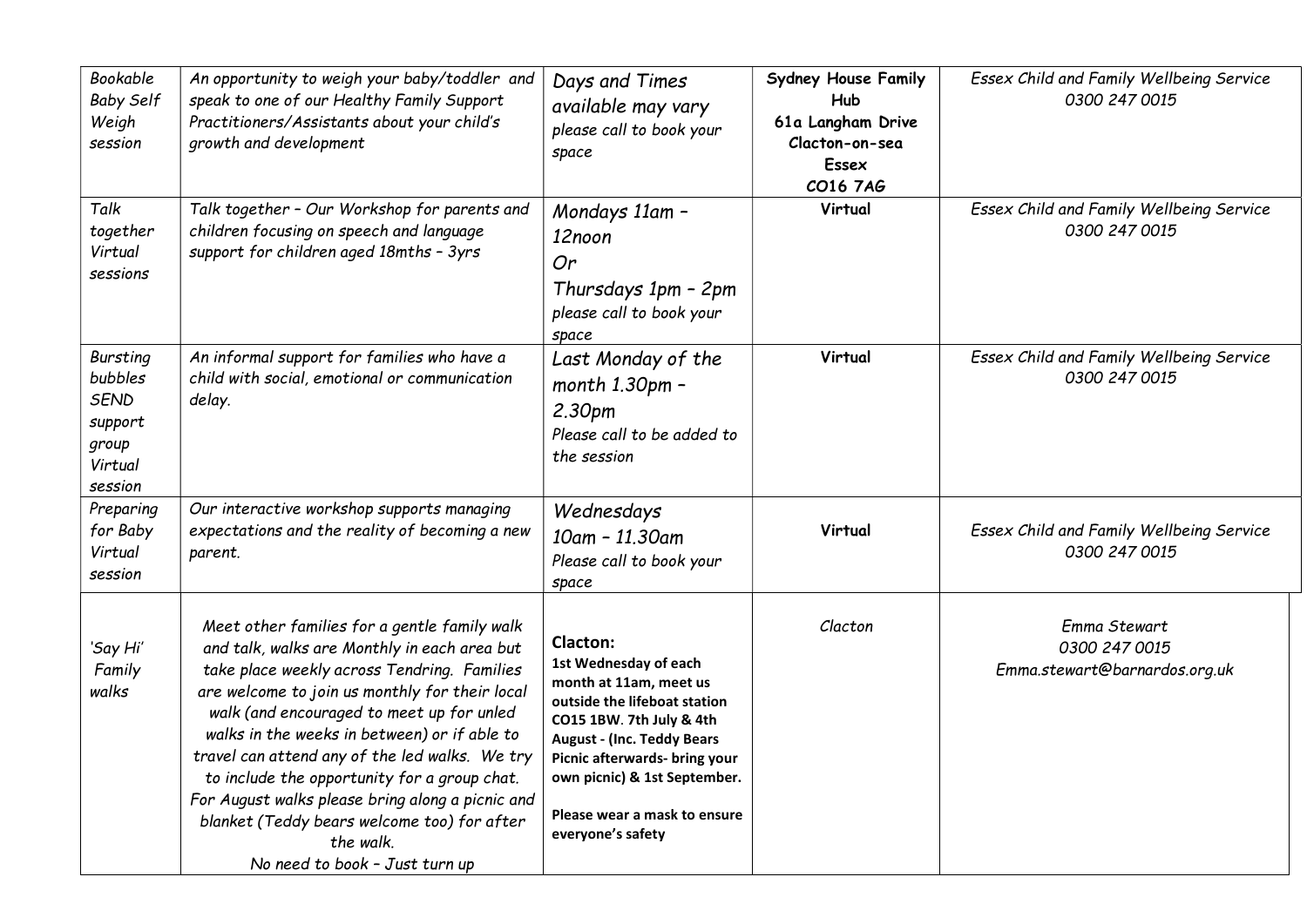| 'Say Hi'<br>Family<br>walks | Meet other families for a gentle family walk<br>and talk, walks are Monthly in each area but<br>take place weekly across Tendring. Families<br>are welcome to join us monthly for their local<br>walk (and encouraged to meet up for unled<br>walks in the weeks in between) or if able to<br>travel can attend any of the led walks. We try<br>to include the opportunity for a group chat.<br>For August walks please bring along a picnic and<br>blanket (Teddy bears welcome too) for after<br>the walk.<br>No need to book - Just turn up | Harwich:<br>2nd Wednesday of each<br>month at 11am, meet us<br>outside Harwich Library CO12<br>3JT. 14th July & 11th August -<br>(Inc. Teddy Bears Picnic<br>afterwards, bring your own<br>picnic) & 8th September.<br>Please wear a mask to ensure<br>everyone's safety | Harwich  | Emma Stewart<br>0300 247 0015<br>Emma.stewart@barnardos.org.uk |
|-----------------------------|------------------------------------------------------------------------------------------------------------------------------------------------------------------------------------------------------------------------------------------------------------------------------------------------------------------------------------------------------------------------------------------------------------------------------------------------------------------------------------------------------------------------------------------------|--------------------------------------------------------------------------------------------------------------------------------------------------------------------------------------------------------------------------------------------------------------------------|----------|----------------------------------------------------------------|
| 'Say Hi'<br>Family<br>walks | Meet other families for a gentle family walk<br>and talk, walks are Monthly in each area but<br>take place weekly across Tendring. Families<br>are welcome to join us monthly for their local<br>walk (and encouraged to meet up for unled<br>walks in the weeks in between) or if able to<br>travel can attend any of the led walks. We try<br>to include the opportunity for a group chat.<br>For August walks please bring along a picnic and<br>blanket (Teddy bears welcome too) for after<br>the walk.<br>No need to book - Just turn up | Wivenhoe:<br>3rd Monday of each month<br>at 1.30pm, meet us at near<br>the train station CO7 9DJ.<br>19th July, 16th August & 23rd<br>September.<br>Please wear a mask to ensure<br>everyone's safety                                                                    | Wivenhoe | Emma Stewart<br>0300 247 0015<br>Emma.stewart@barnardos.org.uk |
| 'Say Hi'<br>Family<br>walks | Meet other families for a gentle family walk<br>and talk, walks are Monthly in each area but<br>take place weekly across Tendring. Families<br>are welcome to join us monthly for their local<br>walk (and encouraged to meet up for unled<br>walks in the weeks in between) or if able to<br>travel can attend any of the led walks. We try<br>to include the opportunity for a group chat.<br>For August walks please bring along a picnic and                                                                                               | <b>Walton:</b><br>3rd Wednesday of each<br>month at11am, meet us<br>outside Walton Pier CO14<br>8ES. 21st July & 18th August -<br>(Inc. Teddy Bears Picnic<br>afterwards, bring your own<br>picnic) & 15th September.                                                    | Walton   | Emma Stewart<br>0300 247 0015<br>Emma.stewart@barnardos.org.uk |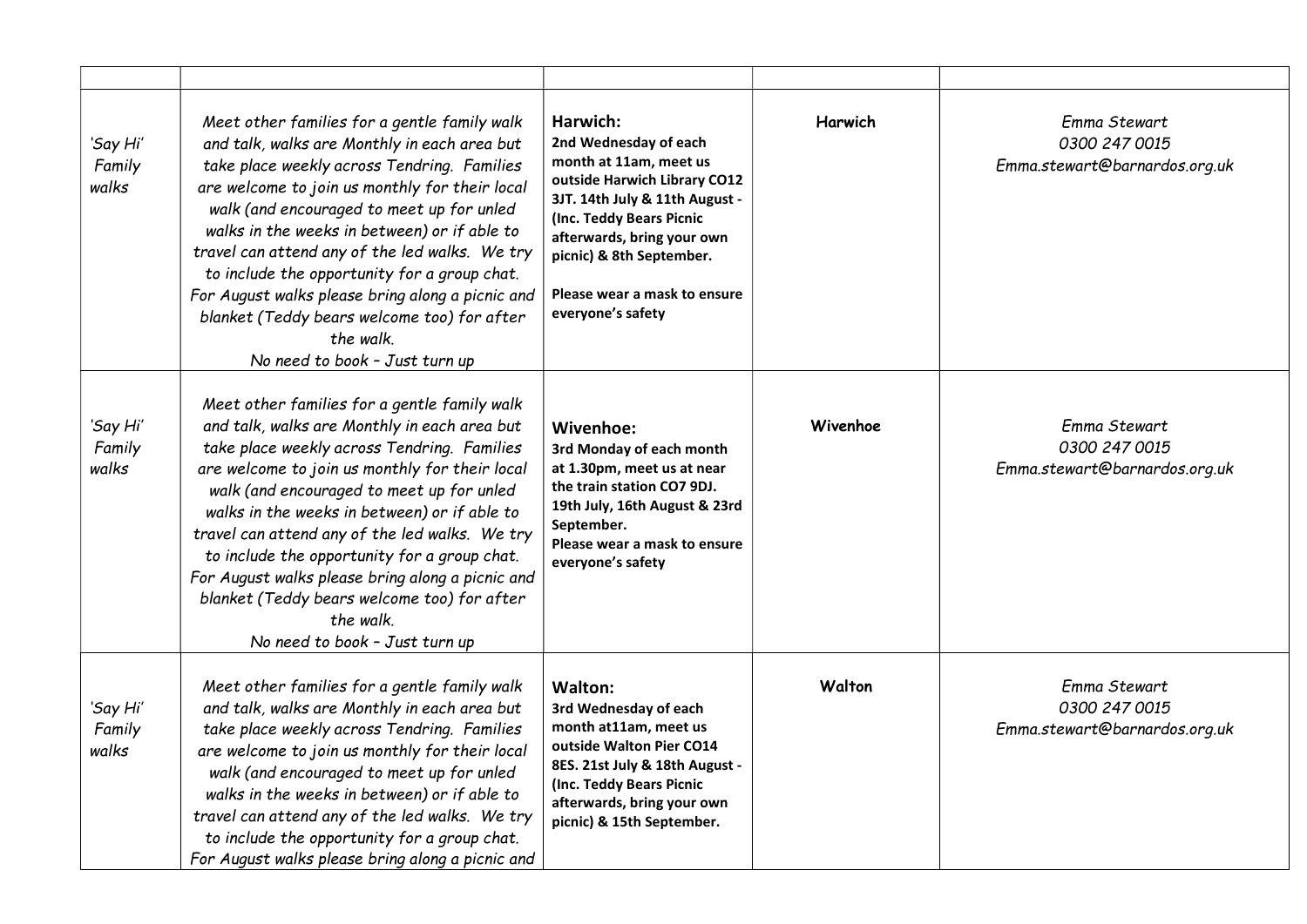|                             | blanket (Teddy bears welcome too) for after<br>the walk.<br>No need to book - Just turn up                                                                                                                                                                                                                                                                                                                                                                                                                                                     | Please wear a mask to ensure<br>everyone's safety                                                                                                                                                                                                                                                  |             |                                                                |
|-----------------------------|------------------------------------------------------------------------------------------------------------------------------------------------------------------------------------------------------------------------------------------------------------------------------------------------------------------------------------------------------------------------------------------------------------------------------------------------------------------------------------------------------------------------------------------------|----------------------------------------------------------------------------------------------------------------------------------------------------------------------------------------------------------------------------------------------------------------------------------------------------|-------------|----------------------------------------------------------------|
| 'Say Hi'<br>Family<br>walks | Meet other families for a gentle family walk<br>and talk, walks are Monthly in each area but<br>take place weekly across Tendring. Families<br>are welcome to join us monthly for their local<br>walk (and encouraged to meet up for unled<br>walks in the weeks in between) or if able to<br>travel can attend any of the led walks. We try<br>to include the opportunity for a group chat.<br>For August walks please bring along a picnic and<br>blanket (Teddy bears welcome too) for after<br>the walk.<br>No need to book - Just turn up | <b>Manningtree:</b><br>4th Wednesday of each<br>month at 11am, meet us at<br>the beach in Quay Street<br>CO11 1AU. 28th July & 25th<br><b>August- (Inc. Teddy Bears)</b><br>Picnic afterwards- bring your<br>own picnic) & 22nd<br>September.<br>Please wear a mask to ensure<br>everyone's safety | Manningtree | Emma Stewart<br>0300 247 0015<br>Emma.stewart@barnardos.org.uk |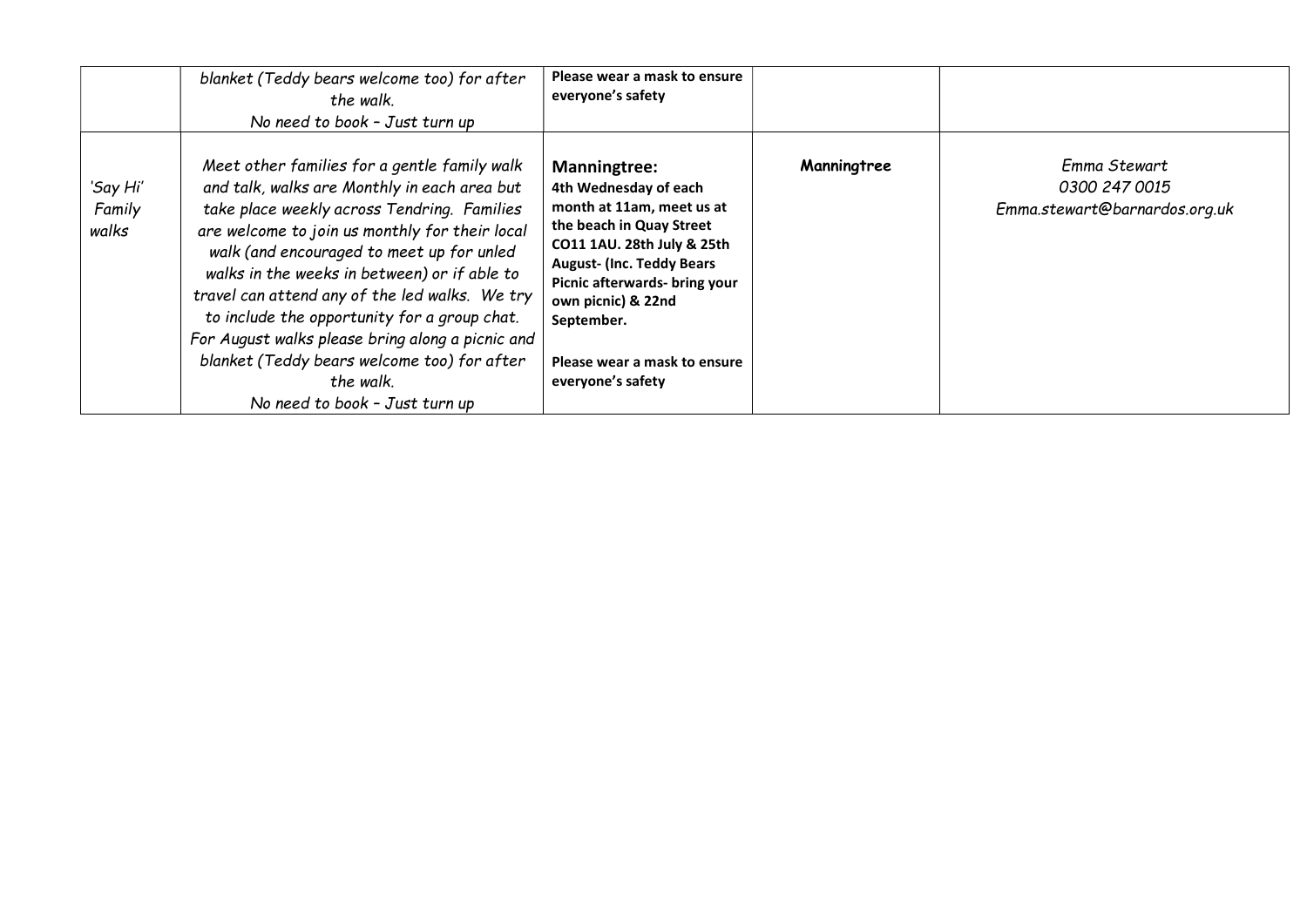| Toilet<br>training<br>support<br>Virtual<br>Session                                                                      | One off workshop to support you with toilet<br>training your child. For children aged 18months<br>$-2\frac{1}{2}$ years                                                                                                                                                                                         | Wednesdays<br>10am - 11.30am<br>Please call to book your<br>space | Virtual  | Essex Child and Family Wellbeing Service<br>0300 247 0015                                            |
|--------------------------------------------------------------------------------------------------------------------------|-----------------------------------------------------------------------------------------------------------------------------------------------------------------------------------------------------------------------------------------------------------------------------------------------------------------|-------------------------------------------------------------------|----------|------------------------------------------------------------------------------------------------------|
| Chat<br>Health                                                                                                           | Text service for Teenagers aged 11-19 to receive<br>confidential advice and support from a School Nurse<br>Helping young people with all kinds of things such as<br>Relationships, Mental Health, Bullying, Alcohol, Self<br>Harm, Healthy Eating, Drugs, Smoking                                               | Monitored<br>Mon- Fri 8am - 6pm                                   | Text     | 07520 615731                                                                                         |
| Useful<br>information<br>and up to<br>date<br>timetables<br>can be<br>found on<br>our<br>Facebook<br>page and<br>website | Sydney House Family Hub -Tendring District<br>www.essexfamilywellbeing.co.uk                                                                                                                                                                                                                                    | Anytime                                                           | Facebook | <b>Essex Child and Family Wellbeing Service</b><br>0300 249 0015                                     |
| Teen Talk<br>Harwich<br>17.25group                                                                                       | 17-25 group, online social group                                                                                                                                                                                                                                                                                | Ongoing                                                           |          | Fern.lovett@teentalkharwich.co.uk                                                                    |
| Social<br>Prescribing                                                                                                    | Team of Social Prescribers supporting GP<br>surgeries and the public.<br>Signposting clients to supportive agencies<br>flexible to their requirements including Social<br>groups / Bereavement support/ TDC Grow<br>Your Own project to boost mental wellbeing,/<br>TDC Alcove Video phone to reduce loneliness | n/a                                                               | n/a      | Community Voluntary Services Tendring (CVST)<br>01255 425692<br>socialprescribing@cvstendring.org.uk |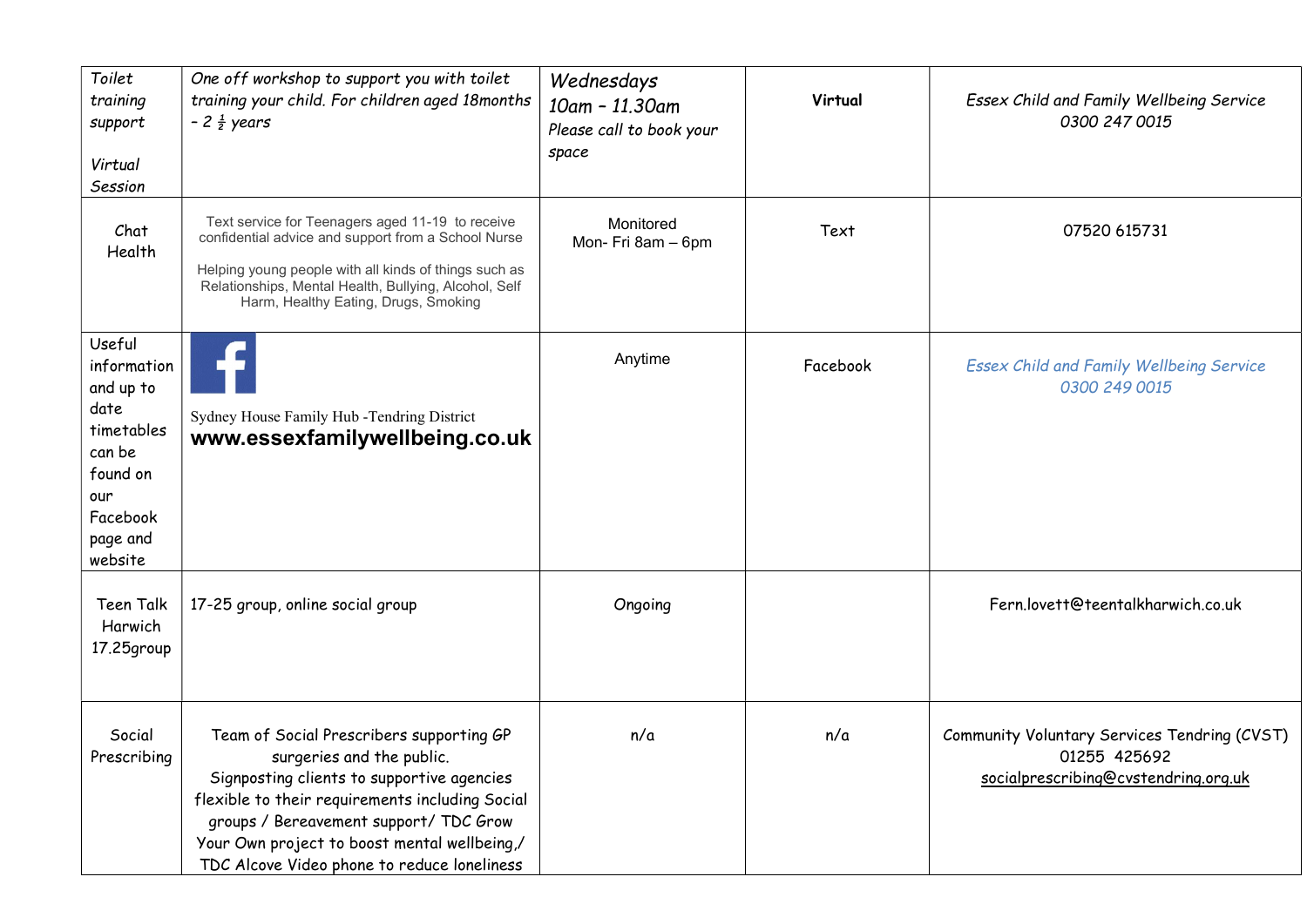|                     | and access support more quickly/ Mental<br>Health and wellbeing services.                                                              |          |                                                          |
|---------------------|----------------------------------------------------------------------------------------------------------------------------------------|----------|----------------------------------------------------------|
| Positive<br>project | Community project, spreading positive<br>messages in the community. More details can<br>be found via social medias Facebook, instagram | On going | Fern.lovett@teentalkharwich.co.uk<br>Office 01255 504800 |

## Pre COVID-19 update

## (EXTRA cannot confirm these are still running, please contact relevant organisation)

| <b>Buddy</b><br>Walk       | New service set up to encourage nervous<br>client's who have been shielding and are feeling<br>anxious about setting foot outside after so<br>long at home                                 | 4/5 Half hour Socially<br>distanced walks, to suit<br>client's individual needs. | From Clients address.                         | Community Voluntary Services Tendring (CVST)<br>01255 425692 |
|----------------------------|--------------------------------------------------------------------------------------------------------------------------------------------------------------------------------------------|----------------------------------------------------------------------------------|-----------------------------------------------|--------------------------------------------------------------|
| Play and<br>Learn<br>Group | Baby and parent meet and play and learn group.                                                                                                                                             | Tuesday<br>$9.30 - 12.00$                                                        | St Johns Children<br>Centre<br>Clacton On Sea | Linda.stewart@homestartcolchester.org.uk                     |
| Play and<br>Learn          | Coffee morning for parents to share<br>information, staff facilitating. Large soft play<br>for children under 5 to enjoy play and learn.<br>Closed to Home-Start Plus registered families. | Wednesday 10 - 12.00                                                             | Jungle Adventure<br>Colchester                | Christabelle. Woods@homestartcolchester.org.uk               |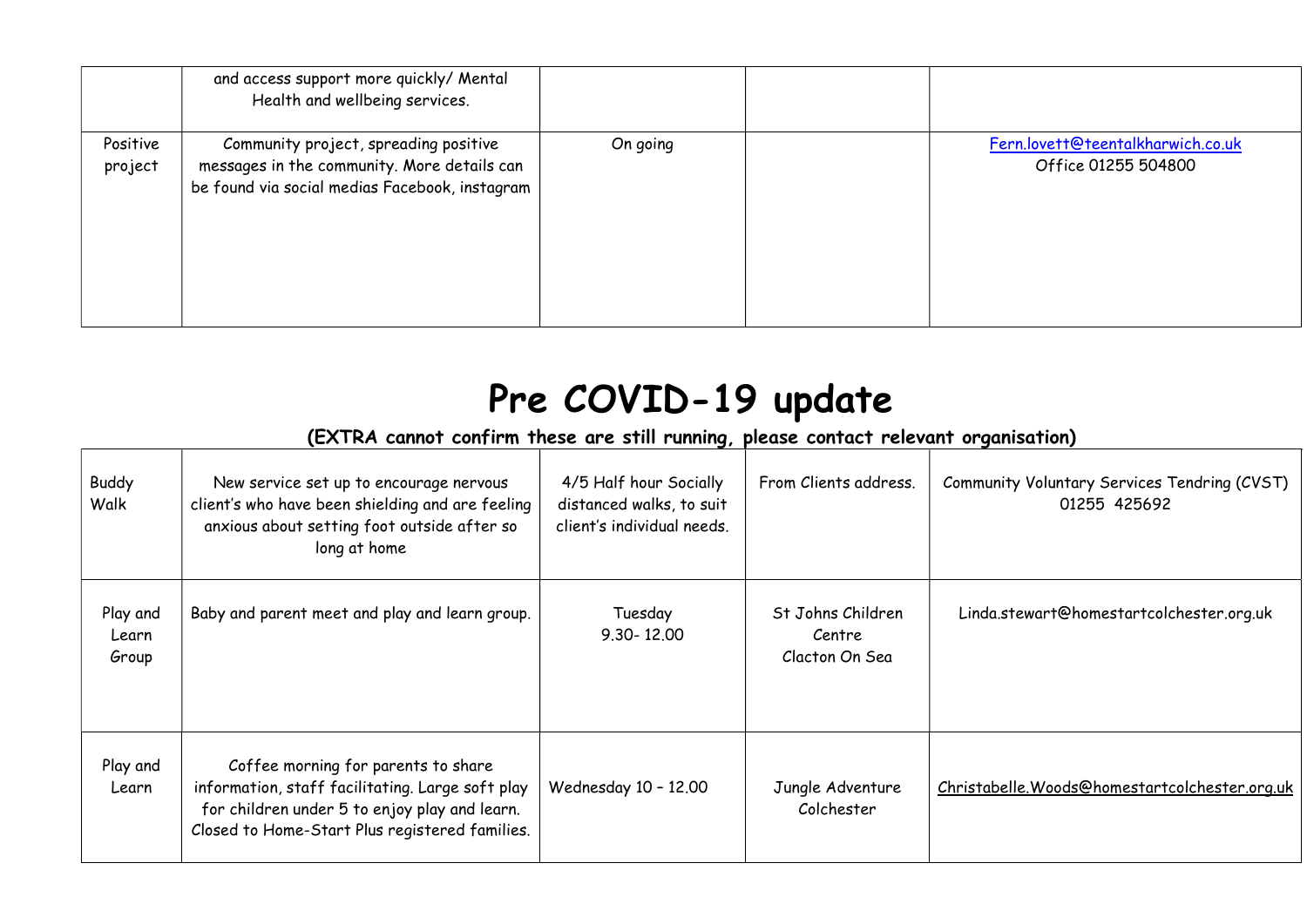| Summer<br>Shine<br>Bright<br>activities   | A Mix of events over the summer holidays to<br>include. Clay workshops;<br>Street dance; Cooking; Golf; Beach<br>For children registered on the project.                                                                           | Allocated days in summer<br>holidays.<br>$10 - 3.30$<br>children only 5 - 11 years | Clacton on Sea in<br>various venues.              | Imogen.holas@homestartcolchester.org.uk                           |
|-------------------------------------------|------------------------------------------------------------------------------------------------------------------------------------------------------------------------------------------------------------------------------------|------------------------------------------------------------------------------------|---------------------------------------------------|-------------------------------------------------------------------|
| Home-<br>Start Plus<br>Play<br>activities | A mix of summertime fun activities across<br>Colchester to include Jump; Summer junior<br>dance. Children registered on the project<br>under 11 years.                                                                             | $10 - 3.30$<br>Summer holidays<br>$10 - 3.30$<br>children only 5 - 11 years        | Across Colchester                                 | Christabelle.woods@homestartcolchester.org.uk                     |
| <b>Buggy Club</b>                         | Babies and pre-school children, with their<br>parents, grandparents or carers, meet<br>together to sing songs, listen to a Bible story,<br>make something to take home, and play<br>together in a relaxed and friendly atmosphere. | Wednesday<br>1.30-2.30pm<br>Thursday<br>1.30-2.30pm                                | <b>Bradfield Church</b><br>Mistley Church         | www.manningtreebenefice.co.uk<br>01206392200                      |
| <b>YES Bump</b><br>and Beyond             | Teenage pregnancy and young parent group up<br>to 21 years with children under 1 year                                                                                                                                              | <b>Ongoing Mondays</b><br>12.30-2.30pm                                             | Hurlingham Chambers<br>61 Station Road<br>Clacton | julie.skeritt@colchesteryes.org.uk<br>01255 434601 or 07918051688 |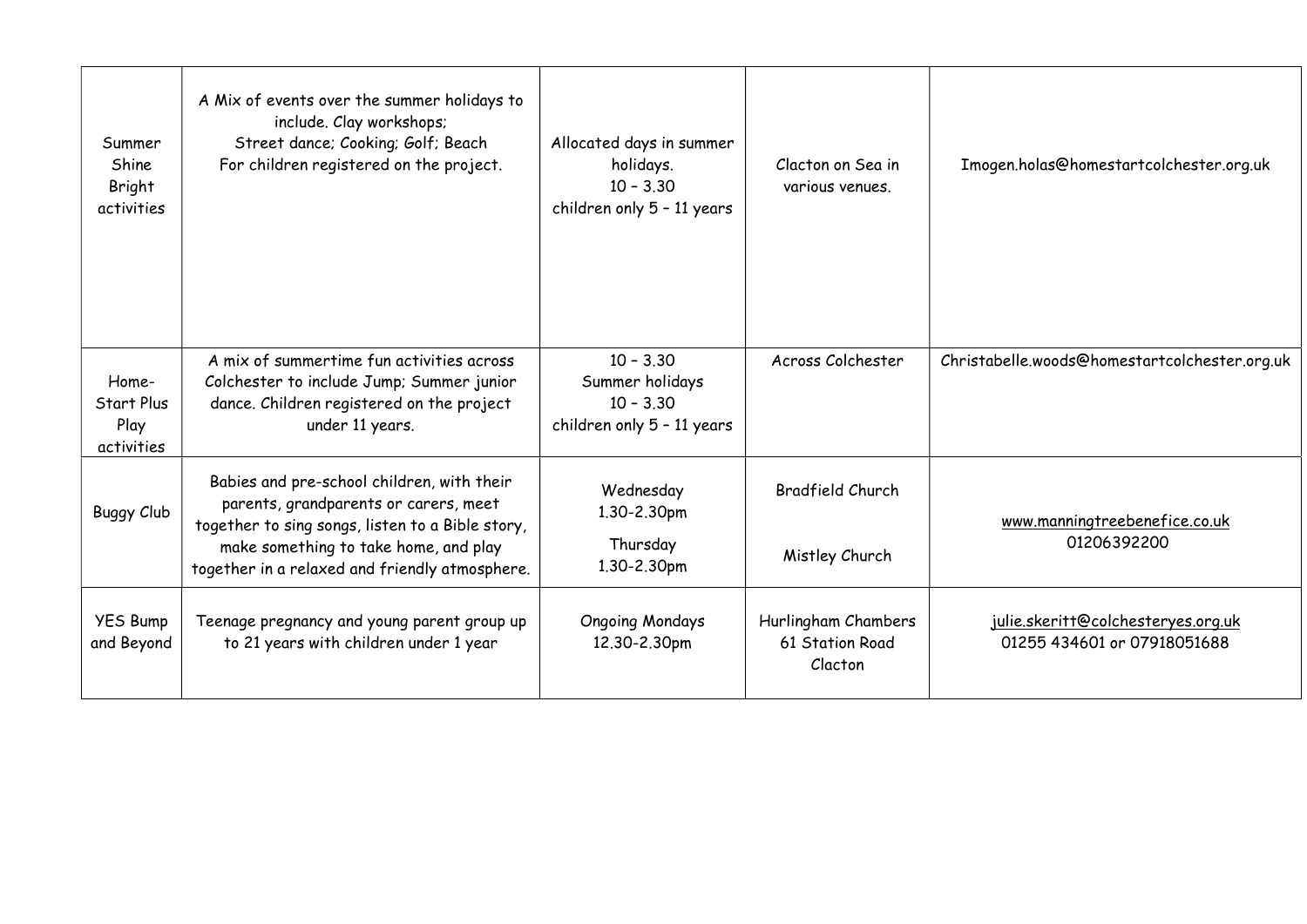| Baby &<br>Toddler<br>Rhyme times                          | Free story and song sessions for<br>families with children from 0-4.<br>Have fun, make new friends and<br>enjoy time out with your child                                                                                          | Various days & times across<br>Tendring<br><b>Clacton Library</b><br>Wed 11-11.30 or 1.45-2.15<br>Term time only | <b>All Essex Libraries</b>                                                                      | For particular local branch dates/times see<br>www.essex.gov.uk/libraries<br><sub>or</sub><br>clacton.library@essex.gov.uk<br>03330132651 |
|-----------------------------------------------------------|-----------------------------------------------------------------------------------------------------------------------------------------------------------------------------------------------------------------------------------|------------------------------------------------------------------------------------------------------------------|-------------------------------------------------------------------------------------------------|-------------------------------------------------------------------------------------------------------------------------------------------|
| <b>Willow Tree</b><br>Nursery and<br>Children's<br>Centre | A variety of activities and courses<br>for parents and their children are<br>ongoing at The Willow Tree<br>Nursery and Children's Centre.<br>Twins and Multiple Birth Club<br>(In school holidays siblings can<br>attend as well) | Various<br>Mondays<br>10am-12 noon                                                                               | <b>Willow Tree Nursery</b><br>and Children's Centre<br>Chingford Avenue<br><b>Great Clacton</b> | Willow Tree Nursery and Children's Centre<br>01255 221473                                                                                 |
| Coffee<br>Morning                                         | Coffee morning for parents who<br>would like to meet other like<br>minded individuals to share<br>parenting tips and advice. Open to<br>both Primary and secondary<br>parents.                                                    | Wednesdays in term time only<br>10am-12pm                                                                        | The Beacon, Harwich<br>and Dovercourt High<br>School, Hall Lane,<br>Harwich, Essex,<br>CO12 3TG | Lauren Franklin<br>laurenf@harwich.essex.sch.uk<br>01255 245460 ext 209                                                                   |
| Coffee<br>Morning                                         | Coffee morning for parents who<br>would like to meet other like<br>minded individuals to share<br>parenting tips and advice.                                                                                                      | Contact for new dates<br>$9.00 - 11.00$ am                                                                       | <b>Park Pavilion</b><br><b>Barrack Lane</b><br>Harwich                                          | Ms Watts / Ms Palmer<br>01255 245440                                                                                                      |
| WOW!<br>Women Out<br>Walking                              | Meet at various locations in<br>Harwich for one hour of brisk<br>walking!                                                                                                                                                         | Contact for new dates<br>$9.15 - 10.15$ am                                                                       | Locations vary<br>depending on weather<br>conditions                                            | Diane Warner<br>07908748247                                                                                                               |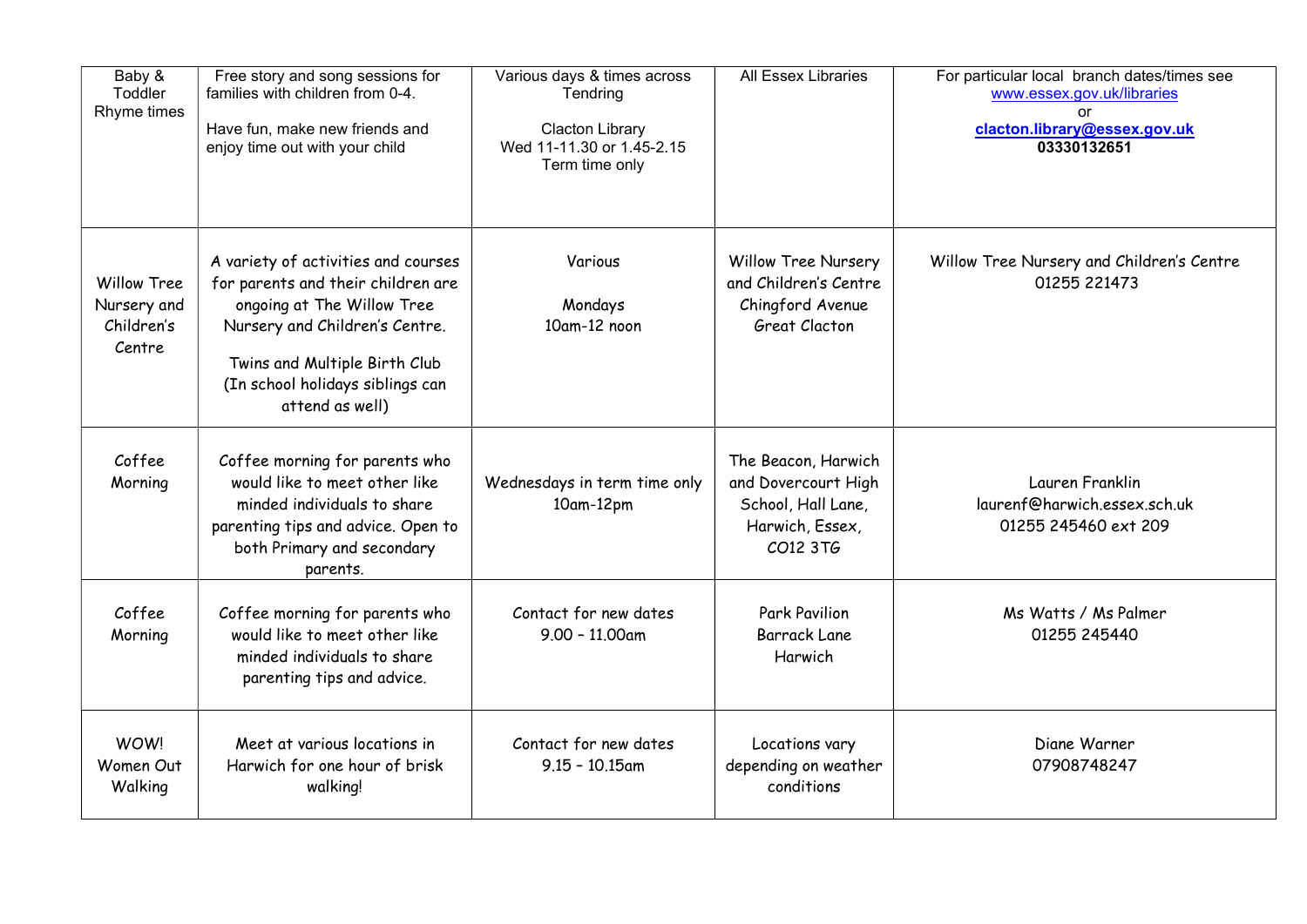| Coffee<br>morning                                   | For parents/carers of anyone with<br>additional needs to come along and meet<br>other like minded people for a chat.<br>Occasionally professionals speakers<br>invited to attend to share their<br>knowledge.    | The first Thursday in the calendar<br>month during term time. Pop along<br>between 09.30-11.30.am<br>Please check dates if in doubt with<br>school. | Shorefields School                                                                                                           | Angela Garnett<br>Or Lesley Crowe<br>01255 424412<br>angelag@shorefields.essex.sch.uk                                                  |
|-----------------------------------------------------|------------------------------------------------------------------------------------------------------------------------------------------------------------------------------------------------------------------|-----------------------------------------------------------------------------------------------------------------------------------------------------|------------------------------------------------------------------------------------------------------------------------------|----------------------------------------------------------------------------------------------------------------------------------------|
| Coffee<br>Morning                                   | An informal drop-in for parents/carers<br>to meet and make new friends. Free hot<br>drinks and snacks. Children welcome -                                                                                        | Every Wednesday in term time                                                                                                                        | Mayflower Primary<br>School                                                                                                  | Julie-Ann Walker<br>01255 502444<br>julieann.walker@mayflower -<br>pri.essex.sch.uk                                                    |
| <b>Teen Talk</b><br>(Harwich)<br>Support<br>Service | We are continuing to offer telephone<br>support for 11-25 year-olds, who are<br>starting to struggle in their day-to-day<br>life.<br>Face to face sessions at our Harwich<br>centre will be starting again soon. | Weekdays<br>Get in touch for more information                                                                                                       | Telephone support-<br>Tendring area<br>Face to face will be at<br>our centre in Harwich<br>17 Cliff Road<br>Harwich CO12 3PP | Parents and young people over the<br>age of 17 can refer by calling the<br>office on<br>01255 504800<br>Email. Teentalk1@hotmail.co.uk |
| Coffee<br>morning                                   | Coffee morning for parents who would<br>like to meet other like minded<br>individuals to share parenting tips and<br>advice.                                                                                     | Every Tuesdays 9.15-11.15am<br>term-time                                                                                                            | Food tech room at<br>White Hall Academy                                                                                      | Suzy Watts<br><b>Clacton 422825</b>                                                                                                    |
| Baby and<br>toddler group                           | Parent and toddler group - 0-4s<br>£1 per family for refreshments                                                                                                                                                | Every Monday 9.15-11.15am<br>Term-time                                                                                                              | Food tech room at<br>White Hall Academy                                                                                      | Hayley<br>Mobile 07506324599                                                                                                           |
| Coffee<br>Morning                                   | Coffee Morning for parents to meet like-<br>minded parents for support, guidance,<br>ideas or friendship.                                                                                                        | Thursdays during term time 9am till<br>10 <sub>am</sub>                                                                                             | <b>Park Pavilion</b><br>Barrack Lane,<br>Harwich                                                                             | Mrs D Watts/Mrs S. Palmer<br>01255 245440<br>debbie.watts@harwich-<br>pri.essex.sch.uk                                                 |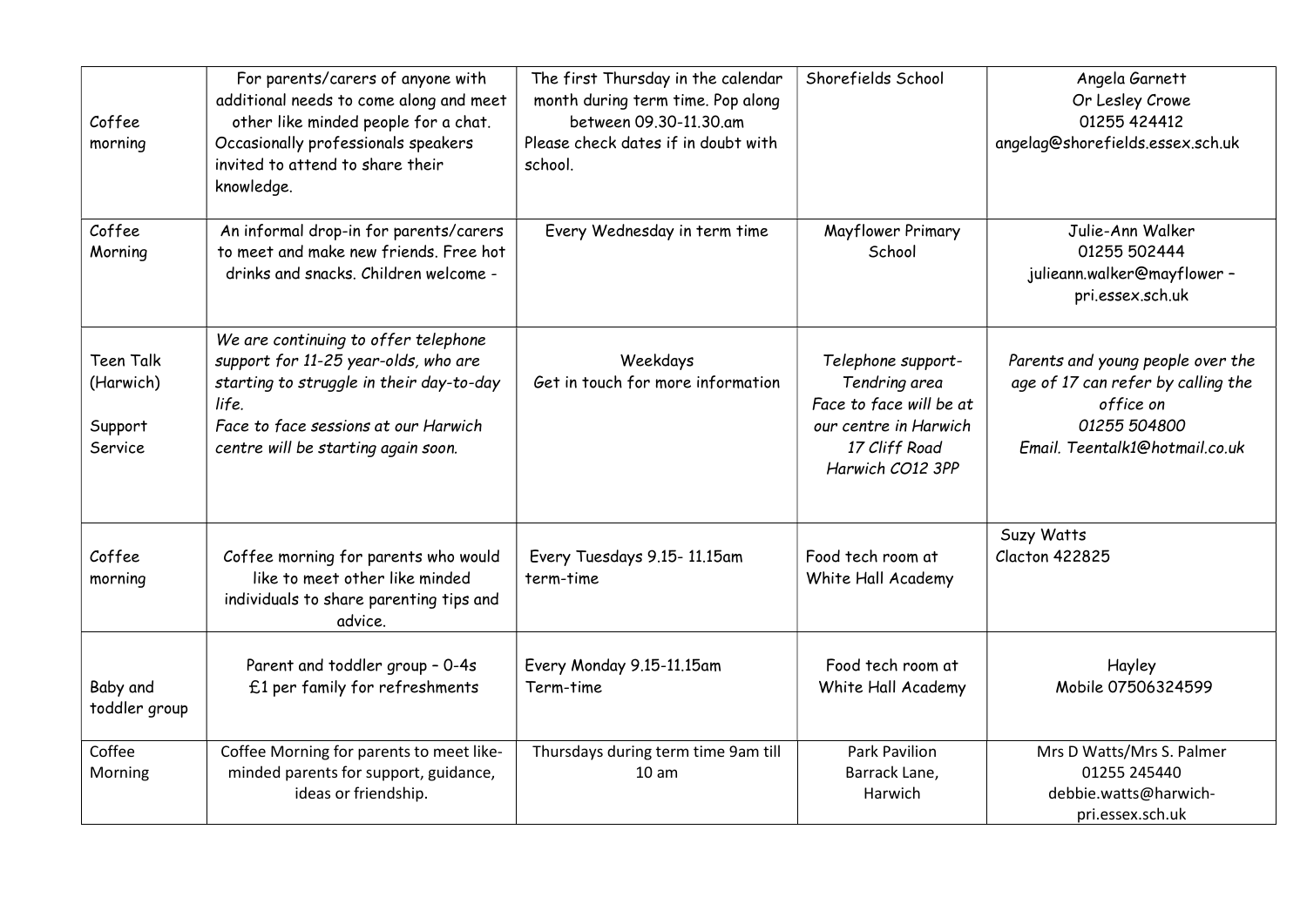| Essex<br>Lifestyle<br>Service       | We offer free and confidential support<br>with Stopping Smoking<br><b>Healthy Eating</b><br>Increasing physical activity<br>Long Term Condition Management<br>Increasing confidence, self-esteem and<br>resilience.                                               | For times and venues please contact<br>0300 303 9988                                 | For times and venues<br>please contact 0300<br>303 9988 | 0300 303 9988<br>Provide.essexlifestyles@nhs.net<br>Monday to Friday 8am-9pm |
|-------------------------------------|-------------------------------------------------------------------------------------------------------------------------------------------------------------------------------------------------------------------------------------------------------------------|--------------------------------------------------------------------------------------|---------------------------------------------------------|------------------------------------------------------------------------------|
| Home Visiting<br>Home-Start<br>Plus | Weekly home visiting delivered bespoke<br>to need to include home parenting;<br>befriending; home management etc,<br>For all families with a child under 11<br>years across Colchester and south<br>Tendring to include, Clacton; Jaywick;<br>Frinton, St Osyths. | Time to suit a parents' needs<br>For parents with children under 11<br>years         | Colchester and South<br>Tendring                        | Office@homestartcolchester.org.uk                                            |
| Coffee and<br>Chat                  | Drop in Coffee Morning. All welcome.                                                                                                                                                                                                                              | 1 <sup>st</sup> Monday of the month (except<br>Bank Holidays when it will be the 2nd | St Osyth Village Hall<br><b>Clacton Road</b>            | Catherine Venables                                                           |
|                                     |                                                                                                                                                                                                                                                                   | Monday)                                                                              | St Osyth                                                | Catherine.venables@ceessex.org.uk                                            |
|                                     |                                                                                                                                                                                                                                                                   | 10am - 12 midday                                                                     | CO16 8PE                                                |                                                                              |
|                                     |                                                                                                                                                                                                                                                                   | Next one 4 <sup>th</sup> April then 9 <sup>th</sup> May                              |                                                         | 07458 300898                                                                 |



Disclaimer: Whilst every effort has been made to verify the information in this update it is not possible to guarantee the accuracy or completeness so please liaise with providers for confirmation of details contained in the update, inclusion in the update also does not constitute a recommendation. We therefore accept no